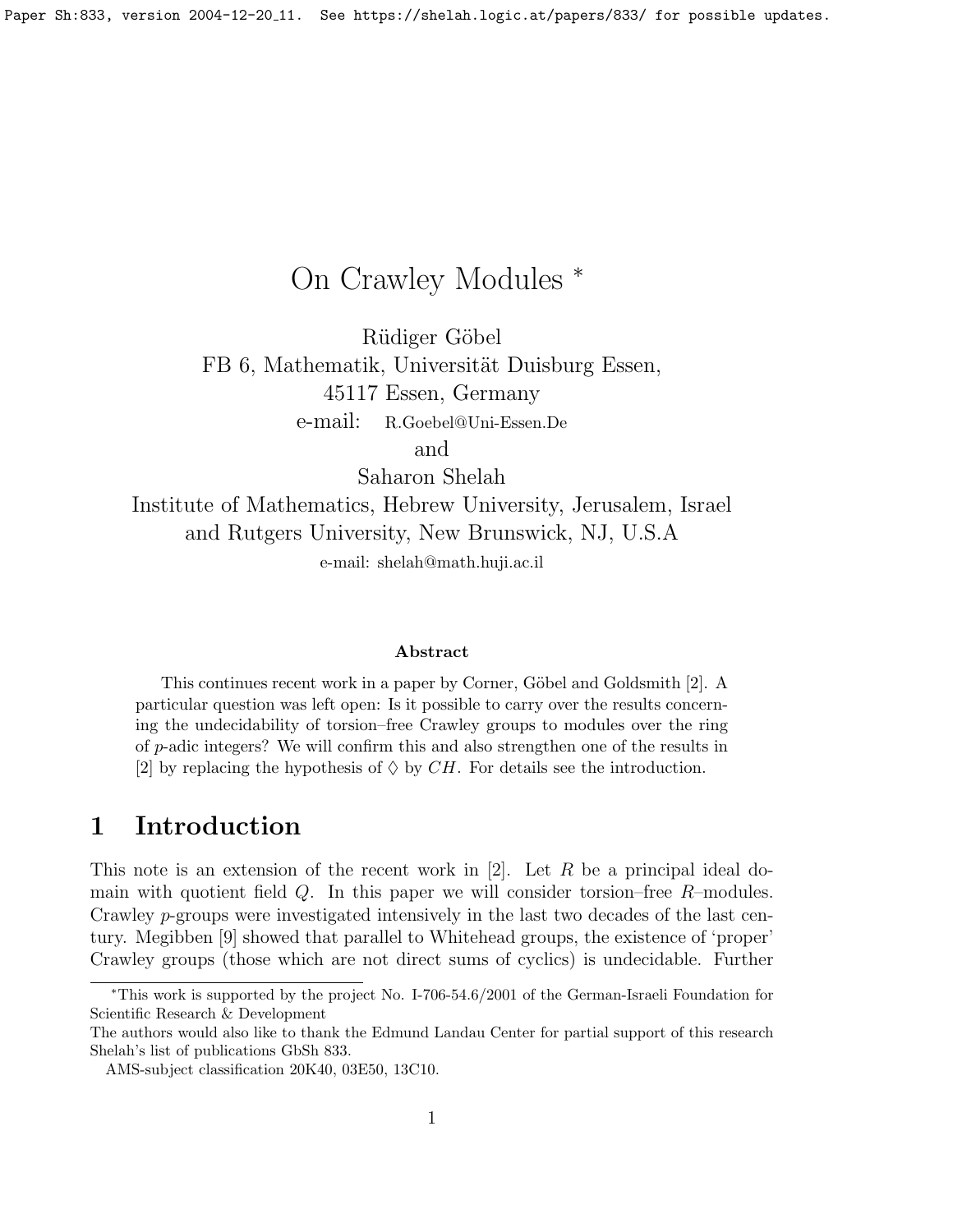Paper Sh:833, version 2004-12-20<sub>-</sub>11. See https://shelah.logic.at/papers/833/ for possible updates.

fundamental results for Crawley p-groups were derived in two adjoint papers by Mek-ler, Shelah [\[10,](#page-9-1) [11\]](#page-9-2). Parallel to the case of abelian Crawley  $p$ –groups we can define Crawley modules in the torsion–free case as outlined in [\[2\]](#page-8-0).

**Definition 1.1** An R-module G is a Crawley module if for any pair  $M, N$  of pure and dense submodules of corank 1 there is an automorphism  $\Theta \in \text{Aut}_R G$  with  $M\Theta = N$ .

The hypothesis on M is equivalent to say that  $G/M \cong Q$ .

An old theorem of Jeno Erdös (see the early edition of Fuchs  $|5|$  and  $|2|$ ) can be reformulated to give a first result on torsion–free Crawley modules.

<span id="page-1-1"></span>Theorem 1.2 Free R-modules are Crawley modules.

Moreover, the problem whether  $\aleph_1$ -free Crawley groups  $(R = \mathbb{Z})$  are free is undecidable. This follows from the main results of [\[2\]](#page-8-0):

<span id="page-1-0"></span>**Theorem 1.3** Let R be a principal ideal domain and  $\kappa$  a regular cardinal  $> |R|$ .

- (i) (Assume  $\Diamond_{\kappa}(E)$  for all stationary sets  $E \subseteq \kappa$ .) Any  $\kappa$ -free R-Crawley module of cardinality  $\kappa$  is free.
- (ii) (Assume ZFC + MA.) If  $|R| < 2^{\aleph_0}$ , then any  $\aleph_1$ -separable,  $\aleph_1$ -coseparable Rmodule of rank  $\aleph_1$  is a Crawley module. Thus there are non-free Crawley Rmodules of rank  $\aleph_1$  if R is not a field and  $\aleph_1 < 2^{\aleph_0}$ .

We just note, that any strongly  $\aleph_1$ -free R-module of cardinality  $\aleph_1$  satisfies the hypothesis in Theorem [1.3](#page-1-0)  $(ii)$ , thus is a Crawley module. The existence of non-free but strongly  $\aleph_1$ -free R-modules of cardinality  $\aleph_1$  under  $(ZFC + MA + \aleph_1 < 2^{\aleph_0})$  is well known, see [\[4\]](#page-9-4) or directly Shelah [\[12\]](#page-9-5). We want to replace  $\Diamond_{\kappa}(E)$  for  $\kappa = \aleph_1$  in Theorem [1.3](#page-1-0) by  $2^{\aleph_0} < 2^{\aleph_1}$  and add  $|R| \leq 2^{\aleph_0}$  in (i) and in (ii), respectively; see the results in the appropriate sections. The idea of the proof of the second assertion may also be useful for other applications. In particular we will derive the following new

<span id="page-1-2"></span>**Corollary 1.4** Let  $R = J_p$  be the ring of p-adic integers.

- (i) If  $2^{\aleph_0} < 2^{\aleph_1}$ , then any reduced, torsion-free Crawley R-module of rank at most  $\aleph_1$ is free.
- (ii)  $(ZFC + MA + \aleph_1 < 2^{\aleph_0})$  There are non-free, torsion-free, reduced Crawley Rmodules of rank  $\aleph_1$ .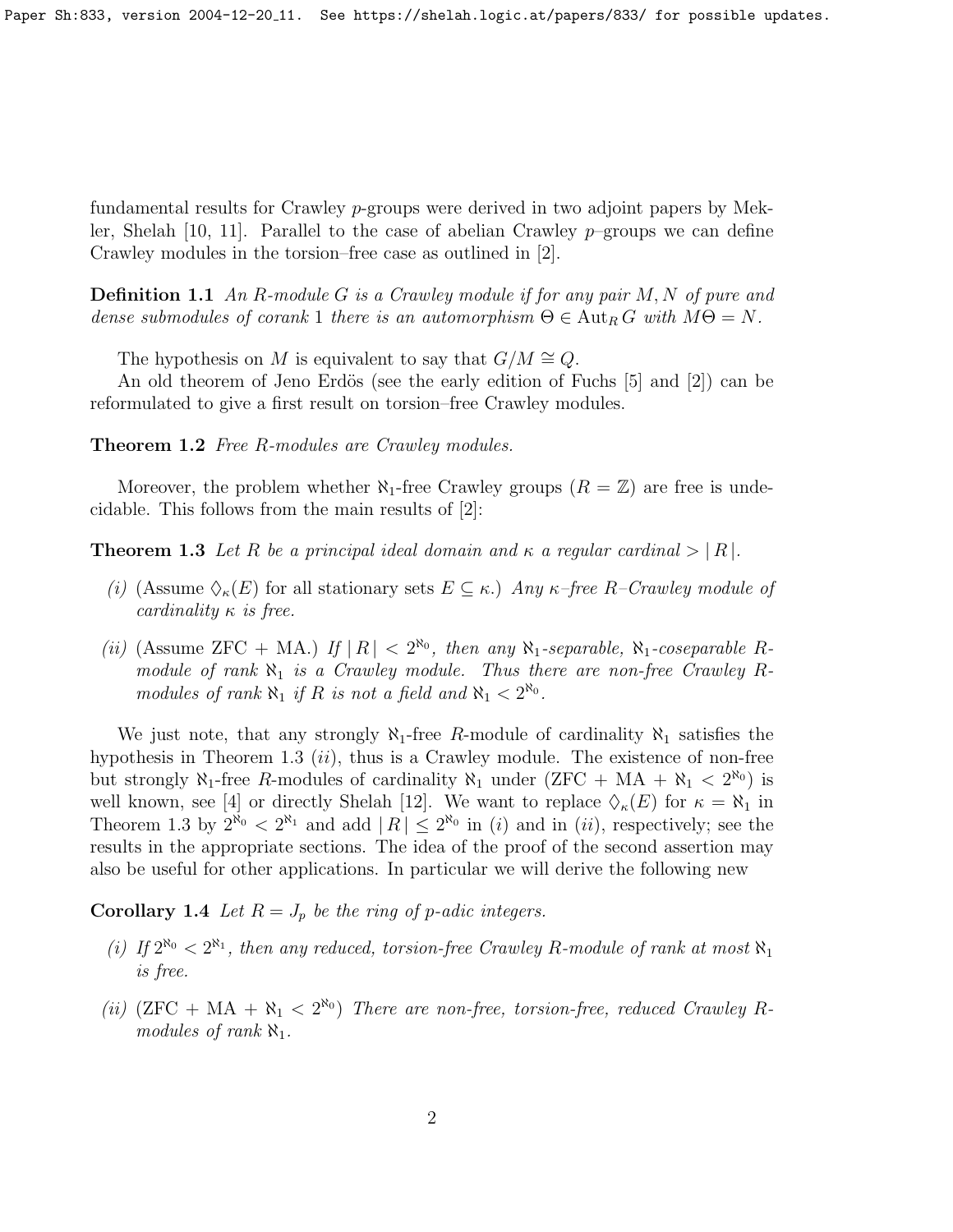### 2 The Construction using the Weak Diamond.

The notion of the weak diamond principle  $(\Phi)$  which is equivalent to  $2^{\aleph_0} < 2^{\aleph_1}$  (a weak form of the special continuum hypothesis) comes from [\[3\]](#page-8-1); it is stated in Eklof, Mekler  $[4, pp. 147 - 152].$  $[4, pp. 147 - 152].$ 

 $\Phi_{\lambda}(S)$  : Let S be a stationary subset of an uncountable, regular cardinal  $\lambda$  (thus cf  $\lambda = \lambda$ ) and let  $D = \{f \in {}^{\alpha}2 : \alpha < \lambda\}$  (where  $2 = \{0,1\}$ ). Then S has the weak diamond property  $\Phi_{\lambda}(S)$  if the following holds.

For any (coloring) function  $c: D \longrightarrow 2 = \{0, 1\}$ , there is a weak diamond function  $\eta \in {}^{\lambda}2$  (for c) such that for all  $f : \lambda \longrightarrow 2$  the set  $\{\delta \in S : (f \restriction \delta)c = \delta\eta\}$  is stationary in  $\lambda$ .

Here we will use a stronger version which still is equivalent to the weak diamond property.

**Lemma 2.1** Let S be a stationary subset of an uncountable, regular cardinal  $\lambda$ . Then S has the weak diamond property  $\Phi_{\lambda}(S)$  if and only if the following holds for the cardinal  $\mu =: 2^{< \lambda}$  and the set  $D = \{f \in {}^{\alpha}\mu : \alpha < \lambda\}.$ 

If  $c : D \longrightarrow 2$  is a coloring of D, then for every function  $f : \lambda \longrightarrow \mu$  there is a weak diamond sequence  $\eta \in \Lambda$  (depending on c) such that  $\{\delta \in S : (f \restriction \delta)c = \delta\eta\}$  is stationary in  $\lambda$ .

Proof. This is a special case of Shelah [\[13,](#page-9-6) Appendix, Theorem 1.10, see Section 3].  $\Box$ 

We have a particular case for  $\lambda = \aleph_1$ .

If S is a stationary subset of  $\aleph_1$ ,  $\mu =: 2^{\aleph_0} < 2^{\aleph_1}$  and  $c: \{f \in {}^{\alpha}\mu : \alpha < \omega_1\} \longrightarrow 2$ , then there is  $\eta : \omega_1 \longrightarrow 2$  such that for all  $f : \omega_1 \longrightarrow \mu$  the set  $\{\delta \in S : (f \upharpoonright \delta)c =$  $\{\delta\eta\}\subseteq\omega_1$  is stationary.

We derive from  $\Phi_{\lambda}(S)$  a lemma which can be applied immediately for Crawley modules.

<span id="page-2-0"></span>**Lemma 2.2** Let S be a stationary subset of a regular, uncountable cardinal  $\lambda$  such that  $\Phi_{\lambda}(S)$  holds. Suppose that A is a set of cardinality  $|A| = 2^{\lt \lambda}$  and for any  $\eta \in {}^{\lambda}2$ there are a cub  $C_n$  of  $\lambda$  and a function  $\Theta_n : \lambda \longrightarrow A$ , then we can find  $\alpha \in \lambda$  and  $\eta_0, \eta_1 \in {}^{\lambda}2$   $(i = 0, 1)$  such that the following holds.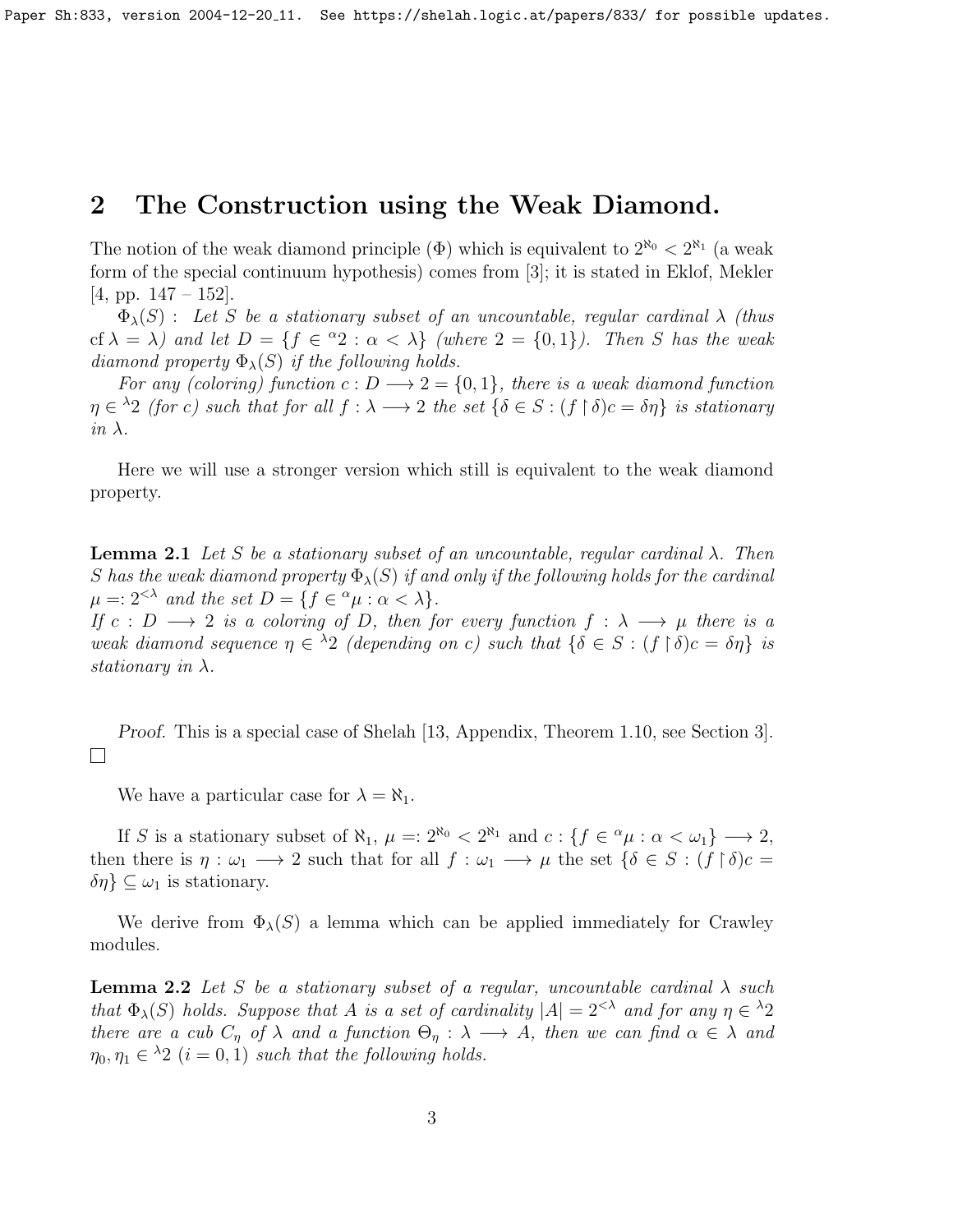- (i)  $\eta_0 \restriction \alpha = \eta_1 \restriction \alpha$
- (ii)  $\alpha \eta_0 = 0$  and  $\alpha \eta_1 = 1$
- (iii)  $\Theta_{\eta_0} \upharpoonright \alpha = \Theta_{\eta_1} \upharpoonright \alpha$
- (iv)  $\alpha \in C_{\eta_0}$

Proof. Let  $\mu = 2^{\langle \lambda \rangle}$  and choose a one to one (coding) function  $g : A \times \{0, 1\} \longrightarrow \mu$ . This is used to define for each  $\eta \in {}^{\lambda}2$  a function  $f_{\eta} : \lambda \longrightarrow \mu$  by

<span id="page-3-0"></span>
$$
(i\Theta_{\eta}, i\eta)g = if_{\eta}
$$
 for every  $i \in \lambda$ .

In order to apply  $\Phi_{\lambda}(S)$  we also define a coloring  $c : D \longrightarrow 2$ , where  $D = \{f :$  $\alpha \longrightarrow \mu, \alpha \in \lambda$ . If  $f : \alpha \longrightarrow \mu$  is in D, then define

$$
fc = \begin{cases} 1 & \text{if there is } \eta \in {}^{\lambda}2 \text{ such that } f_{\eta} \upharpoonright \alpha = f, \alpha \in C_{\eta} \text{ and } \alpha \eta = 0 \\ 0 & \text{otherwise.} \end{cases}
$$
 (2.1)

If  $\eta$  is as in the first line of [\(2.1\)](#page-3-0) we call  $\eta$  a witness for f. Now let  $\eta \in {}^{\lambda}2$  be a weak diamond function for c given by  $\Phi_{\lambda}(S)$ . Hence  $S_1 = {\delta \in S : (f_n \upharpoonright \delta)c = \delta \eta}$  is a stationary subset of  $\lambda$  and since  $C_{\eta}$  is a cub, also  $S_2 = S_1 \cap C_{\eta}$  is stationary in  $\lambda$ . Hence clearly  $S_2 \neq \emptyset$  and there is some  $\delta \in S_2$ .

We first claim that

If 
$$
\delta \in S_2
$$
 and  $\eta$  is a weak diamond function, then  $\delta \eta = 1$ . (2.2)

From  $\delta \in S_2$  follows  $(f_\eta \upharpoonright \delta)c = \delta\eta$  and  $\delta \in C_\eta$ , moreover  $f_\eta$  extends  $f_\eta \upharpoonright \delta$ . If also  $\delta \eta = 0$ , then  $(f_{\eta} \restriction \delta) c = 0$  by the last observation but also  $(f_{\eta} \restriction \delta) c = 1$  by  $(2.1)$ , which is a contradiction and necessarily  $\delta \eta = 1$ .

We now choose  $\eta_1 = \eta$  for such a  $\delta$  and by the last claim follows  $\delta \eta = 1$ . Now the first line of [\(2.1\)](#page-3-0) gives us a witness  $\eta_0$  for  $f_{\eta_1} \restriction \delta$ . By the first line of (2.1) follows  $\delta \eta_0 = 0$  and  $\delta \in C_{\eta_0}$ . Hence  $(ii)$  and  $(iv)$  are shown.

Then  $f_{\eta_0} \upharpoonright \delta = \tilde{f}_{\eta_1} \upharpoonright \delta$ , hence  $(i\Theta_{\eta_0}, i\eta_0)g = (i\Theta_{\eta_1}, i\eta_1)g$  for all  $i < \delta$ . We apply  $g^{-1}$ to get  $\Theta_{\eta_0} \restriction \delta = \Theta_{\eta_1} \restriction \delta$  and  $\eta_0 \restriction \delta = \eta_1 \restriction \delta$ . Thus (i) and (iii) follow as well.  $\overline{\phantom{a}}$ 

We now return to Crawley modules. If  $\kappa$  is a regular cardinal, then any  $\kappa$ -free R-module of rank  $\kappa$  has a well defined Γ-invariant which is an equivalence class of a subset E of  $\kappa$  (i.e.  $E \equiv E' \iff E \cap C = E' \cap C$  for some cub C in  $\kappa$ ), see Eklof, Mekler [\[4,](#page-9-4) p. 86].

<span id="page-3-1"></span>Here we want to show the following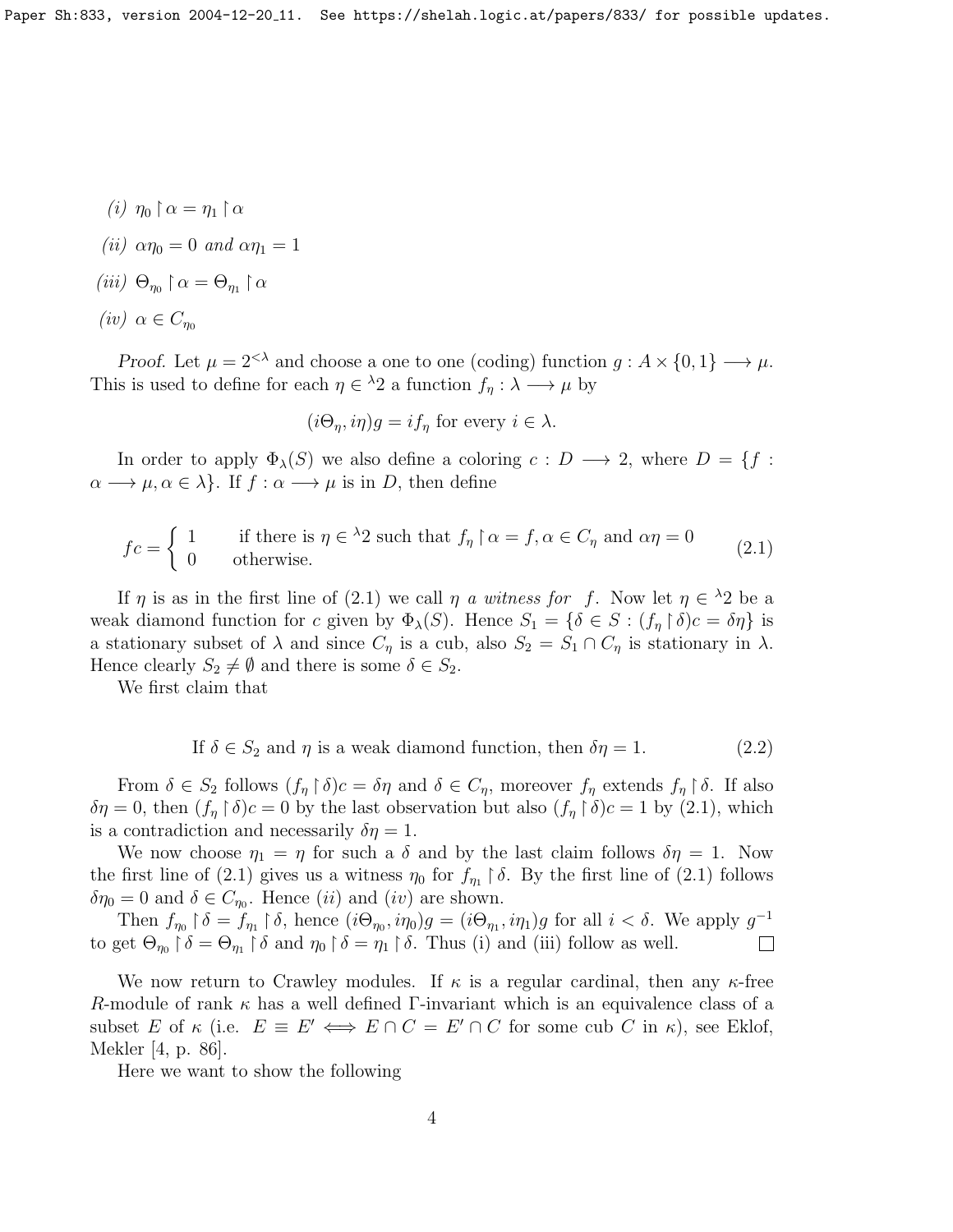**Theorem 2.3** Let R be a principal ideal domain and let G be an  $\aleph_1$ -free R-module of rank  $\aleph_1$  with  $\Gamma$ -invariant  $\Gamma(E)$  coming from a stationary set  $E \subseteq \aleph_1$ . If the weak diamond holds for E, then G is not a Crawley module.

Thus, assuming  $2^{\aleph_0} < 2^{\aleph_1}$ , an  $\aleph_1$ -free R-module of rank  $\aleph_1$  is Crawley if and only if it is free.

Proof. Let  $G = \bigcup G_{\alpha}$  be an  $\aleph_1$ -filtration of G with  $G_{\alpha}$  pure in G of countable  $\alpha \in \aleph_1$ rank for each  $\alpha \in \omega_1$ . Then

$$
E = \{ \alpha \in \omega_1, G/G_\alpha \text{ is not } \aleph_1 - \text{free} \}.
$$

If E is not stationary, then G is free and the claim follows from Erdös's Theorem [1.2.](#page-1-1) We may assume for contradiction that  $E$  is stationary and a set of limit ordinals without restrictions. If  $\alpha \in E$ , then  $G_{\alpha+1}/G_{\alpha}$  is countable and not free. By Stein's theorem (see Fuchs [\[6\]](#page-9-7)) we can decompose  $G_{\alpha+1}/G_{\alpha}$  into a direct sum of a free module and a complement different from 0 with trivial dual (having no proper homomorphisms into R). We can absorb the free summand into the next  $G_{\alpha+2}$  and thus assume that it is 0. Hence  $G_{\alpha+1}/G_{\alpha} \neq 0$  and  $(G_{\alpha+1}/G_{\alpha})^* = 0$   $(G_{\alpha+1}/G_{\alpha})$  is not free of minimal rank  $n_{\alpha} \leq \omega$ ). There is a free R-module  $X' \subseteq G_{\alpha+1}/G_{\alpha}$  such that  $X'_{*} = G_{\alpha+1}/G_{\alpha}$ . Its preimage  $X \subseteq G_{\alpha+1}$  is of the form

<span id="page-4-0"></span>
$$
X = \bigoplus_{m < n_{\alpha}} Rx_{\alpha m} \subseteq G_{\alpha+1} \text{ with } G_{\alpha+1} = (G_{\alpha} \oplus X)_{*} \text{ and } (G_{\alpha+1}/G_{\alpha})^{*} = (X'_{*})^{*} = 0. \tag{2.3}
$$

We choose one of these pure and dense maximal submodules  $M \subseteq G$  of corank 1 and create a large family of its relatives:

By definition of M we can find  $z \in G \setminus M$  such that  $G = \langle M, Rz \rangle_*$ . Moreover (changing the filtration) we may assume that  $z \in G_0$ . By induction on  $\alpha \in \omega_1$  we determine for each  $\eta \in {}^{\alpha}2$  an epimorphism

$$
\varphi_{\eta}: G_{\alpha} \longrightarrow Q
$$

.

If  $\alpha = 0$ , then  $\eta = \langle \rangle$  is the empty map, we send z to  $1 \in Q$ . We also assume that  $G_0$  has infinite rank and map infinitely many free generators of  $G_0$  onto  $\mathbb Q$ . By injectivity this map extends further to an epimorphism  $\varphi_{\langle} : G_0 \longrightarrow Q$ . If  $\nu \leq \eta$  is an initial segment, then we want  $\varphi_{\nu} \subseteq \varphi_{\eta}$ . Suppose that  $\varphi_{\eta}$  is constructed for all  $\eta \in \infty$ <sup>2</sup> We distinguish three cases. If  $\alpha$  is a limit ordinal, and  $\eta \in {}^{\alpha}2$ , then let  $\varphi_{\eta} = \bigcup \varphi_{\eta} {\upharpoonright} \beta$ .  $\beta<\alpha$ 

If  $\beta \in \omega_1 \setminus E$  and  $\alpha = \beta + 1$ , then we assume that  $\eta$  takes only one value at  $\alpha$ , say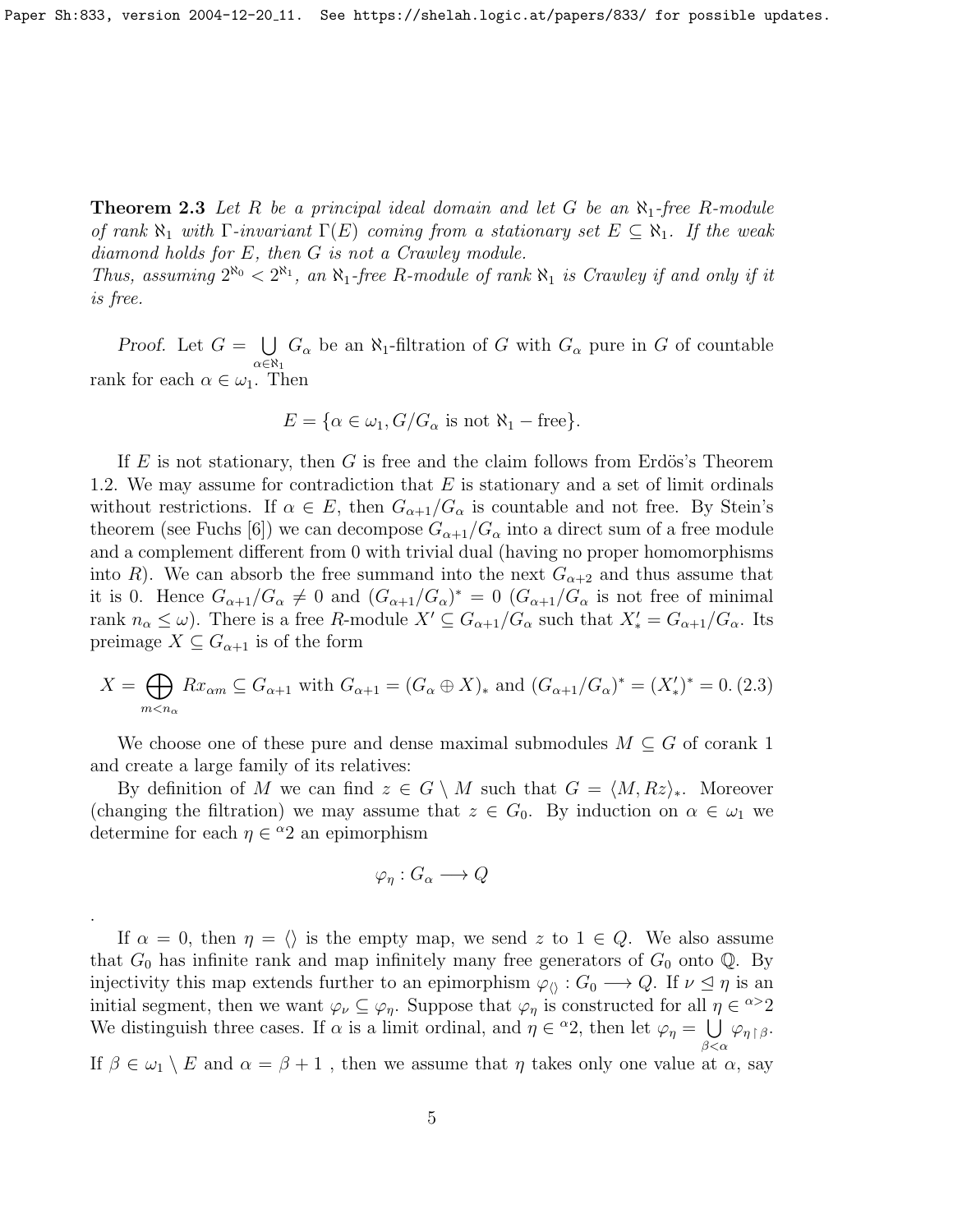$\alpha \eta = 0$ . Now any  $\eta \in {}^{\beta}2$  has a unique extension  $\nu = \eta^{\wedge} \langle 0 \rangle \in {}^{\alpha}2$ . Since  $G_{\beta}$  is a summand of  $G_{\alpha}$  with free complement, we can extend  $\varphi_n$  arbitrarily to  $\varphi_{\nu}: G_{\alpha} \longrightarrow Q$ . Finally we assume that  $\beta \in E$  and select the elements  $x_{\beta m}$   $(m \leq n_{\beta})$  by the choice of X in [\(2.3\)](#page-4-0). If  $\eta \in {}^{\beta}2$  and  $\varphi_{\eta} : G_{\beta} \longrightarrow Q$  is given, then we want to choose  $\varphi_{\eta} \wedge_{(0)}$  and  $\varphi_{\eta^{\wedge} \langle 1 \rangle}$  such that

<span id="page-5-0"></span>
$$
x_{\beta m}\varphi_{\eta'}\langle 1\rangle - x_{\beta m}\varphi_{\eta'}\langle 0\rangle = 1 \text{ for all } m \le n_{\beta}.
$$
 (2.4)

Using [\(2.3\)](#page-4-0) write  $G_{\alpha} = G_{\beta} \oplus X$  for  $X = \bigoplus Rx_{\beta m}$  and we can extend  $\varphi_{\eta}$  to both  $m \leq n_\beta$ of  $\varphi'_\eta, \varphi''_\eta \in \text{Hom}(G_\beta \oplus X, Q)$  with  $x_{\beta m} \varphi'_\eta = 0$  and  $x_{\beta m} \varphi''_\eta = 1$  for all  $m \leq n_\beta$ . These maps can be extended further to  $\varphi_{\eta^{\wedge}(0)}, \varphi_{\eta^{\wedge}(1)} \in \text{Hom}(G_{\alpha}, Q)$  by injectivity. We have  $x_{\beta m}\varphi_{\eta}\wedge_{(0)}=0$  and  $x_{\beta m}\varphi_{\eta}\wedge_{(1)}=1$  for all  $m\leq n_{\beta}$  and in particular [\(2.4\)](#page-5-0) holds.

This finishes the inductive construction. If  $\eta \in {}^{\omega_1}2$  (with  $\eta \upharpoonright \omega_1 \setminus E$  the zero map), then we obtain the relatives of  $M$ :

$$
\varphi_{\eta} = \bigcup_{\alpha \in \omega_1} \varphi_{\eta \upharpoonright \alpha} \text{ and } N_{\eta} = \text{Ker } \varphi_{\eta}.
$$

Hence  $G/\ker \varphi_{\eta} \cong Q$  and  $\{N_{\eta} : \eta \in {}^{\omega_1}2\}$  is a family of pure and dense submodules of corank 1.

We claim that there is  $\eta \in \{0, 2\}$  such that no  $\Theta \in \text{Aut}_R G$  satisfies  $M\Theta = N_\eta$ . From this the Theorem follows.

Assume for contradiction that for any  $\eta \in {}^{\omega_1}2$  there is  $\Theta_\eta \in {\rm Aut}_R G$  with  $M\Theta_\eta =$  $N_n$ . Now we specify the choice of the cubs  $C_n \subseteq \lambda$  for Lemma [2.2:](#page-2-0) By the usual back and forth argument we may assume that  $G_{\alpha} \Theta_{\eta} = G_{\alpha}$  for all  $\alpha \in C_{\eta}$ . By the weak diamond and Lemma [2.2](#page-2-0) there are some  $\eta_0, \eta_1 \in \mathbb{Z}^1$  and  $\alpha \in \omega_1$  such that

- (i)  $\alpha$  is the branch point of  $\eta_0$  and  $\eta_1$ :  $\eta_0 \upharpoonright \alpha = \eta_1 \upharpoonright \alpha = \nu$  but  $\alpha \eta_0 \neq \alpha \eta_1$
- (ii)  $\alpha \eta_0 = 0$  and  $\alpha \eta_1 = 1$ ,
- (iii)  $\Theta_{\eta_0} \restriction G_\alpha = \Theta_{\eta_1} \restriction G_\alpha.$

$$
(iv) \ \alpha \in C_{\eta_0}.
$$

If we put  $\Theta = \Theta_{\eta_1} - \Theta_{\eta_0}$ , then  $\Theta \in \text{End } G$  induces  $\theta : G/G_\alpha \longrightarrow G$ . But necessarily  $\alpha \in E$ , hence  $(G_{\alpha+1}/G_{\alpha})^* = 0$  by [\(2.3\)](#page-4-0). On the other hand G is  $\aleph_1$ -free and  $(G_{\alpha+1}/G_{\alpha})$ is countable, hence  $G_{\alpha+1}\Theta = 0$ . It follows that

<span id="page-5-1"></span>
$$
\Theta_{\eta_1} \upharpoonright G_{\alpha+1} = \Theta_{\eta_0} \upharpoonright G_{\alpha+1}.\tag{2.5}
$$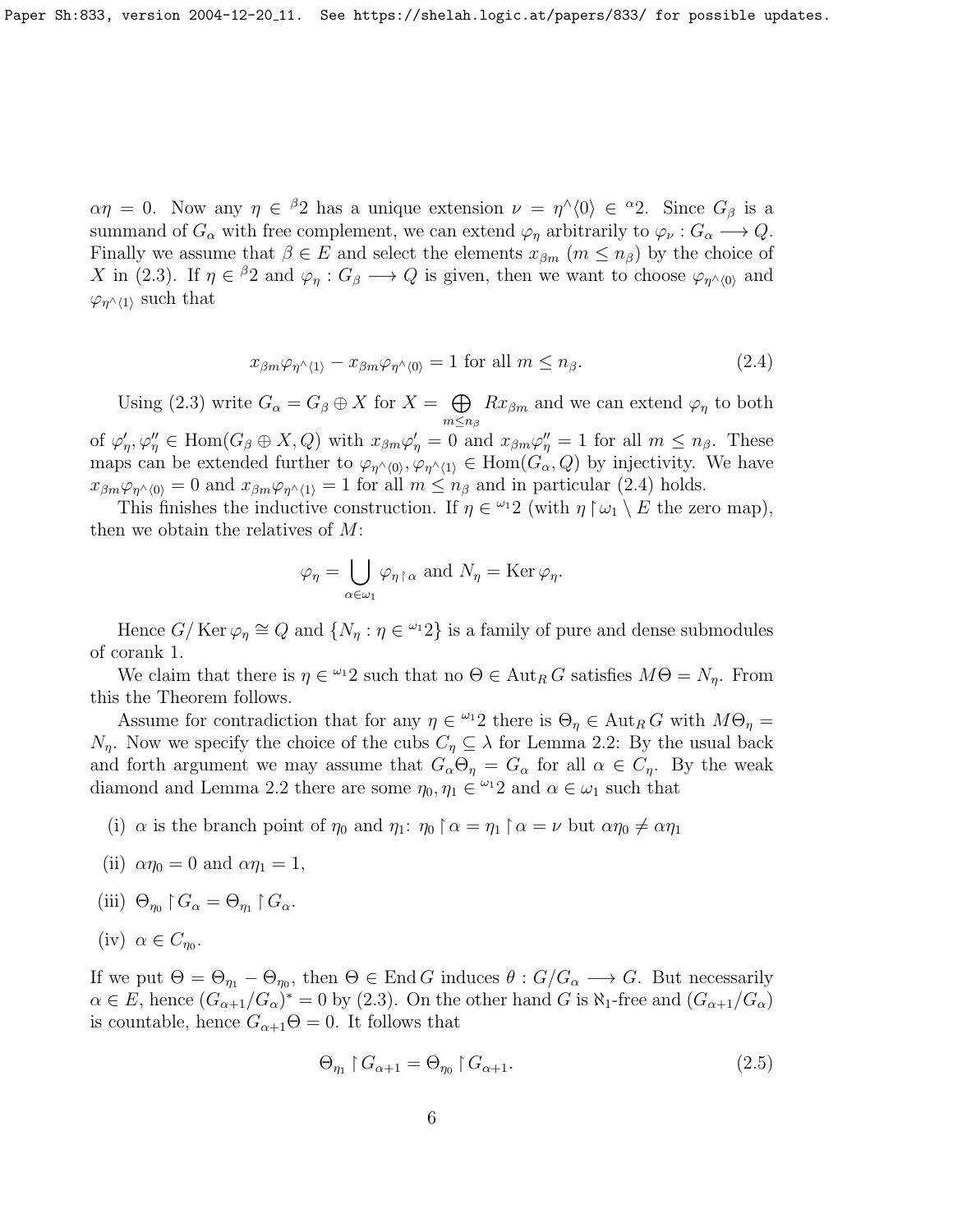Paper Sh:833, version 2004-12-20<sub>-</sub>11. See https://shelah.logic.at/papers/833/ for possible updates.

Since  $\alpha \eta_0 = 0$  by (ii), we have  $\eta_0 = \nu^{\wedge} \langle 0 \rangle$  and  $x_{\alpha 0} \varphi_{\nu^{\wedge} \langle 0 \rangle} = 0$  by definition of the extension map. But  $\varphi_{\nu^{\wedge}\langle 0\rangle} \subseteq \varphi_{\eta_0}$  and so  $x_{\alpha 0} \varphi_{\eta_0} = 0$ . We derive  $x_{\alpha 0} \in N_{\eta_0}$ .

By the choice of  $C_{\eta_0}$  it will follow  $y^*\Theta_{\eta_0} \in G_{\alpha+1}$ : Note that  $\Theta_{\eta_0}^{-1}$  leaves  $G_{\alpha}$  invariant and thus also maps  $G_{\alpha+1}$  into itself because  $G/G_{\alpha+1}$  is  $\aleph_1$ -free but  $(G_{\alpha+1}/G_{\alpha})^* = 0$  by [\(2.3\)](#page-4-0). (We say that  $G_{\alpha+1}$  is the Chase radical of G over  $G_{\alpha}$ .) From  $y^*\Theta_{\eta_0} \in G_{\alpha+1}$  and [\(2.5\)](#page-5-1) also follows  $x_{\alpha 0} = y^* \Theta_{\eta_0}$ . But now  $x_{\alpha 0} = y^* \Theta_{\eta_1} \in G_{\alpha+1} \cap N_{\eta_1} = \text{Ker } \varphi_{\nu^{\wedge} \langle 1 \rangle}$ , so  $x_{\alpha0}\varphi_{\nu}(\lambda) = 0$ . Hence  $x_{\alpha0}\varphi_{\nu}(\lambda) - x_{\alpha0}\varphi_{\nu}(\lambda) = 0$ , which contradicts [\(2.4\)](#page-5-0).  $\Box$ 

The proof immediately gives the a stronger result:

If  $M \subseteq G$  is a pure and dense submodule of corank 1, the we denote by  $|M| =$  $M \, \mathrm{Aut}_R G$  the orbit of M under the action of the automorphism group.

**Corollary 2.4** (ZFC +  $2^{\aleph_0}$  <  $2^{\aleph_1}$ ): If G is a module as in the Theorem [2.3](#page-3-1) which is not free and of cardinality  $\aleph_1$ , then G has  $\aleph_1$  distinct orbits of pure, dense submodules of corank 1.

Proof. Partition  $E$  into  $\aleph_1$  stationary sets.

#### 3 Crawley modules under Martin's Axiom

The proof of our next theorem is inspired by the Löwenheim-Skolem argument. We first state and prove an observation mentioned by Brendan Goldsmith. This will be used to reduce the theorem to a result in [\[2\]](#page-8-0).

<span id="page-6-0"></span>**Observation 3.1** Every subring of a principal ideal domain  $R$  is a subring of principal ideal domain contained in R and of the same cardinality.

*Proof.* Let  $R_1 \subseteq R$  be the given rings, let Q be the field of fractions of  $R_1$  and set  $R_2 = R \cap Q$  which is a subring of R of cardinality  $|R_1|$  containing  $R_1$ . We will show that  $R_2$  is a principal ideal domain. If I is an ideal of  $R_2$ , then IR is an ideal of R and so  $IR = aR$  for some  $a \in R$ . However  $a \in IR$  and so  $a = ir$  for some  $i \in I, r \in R$ . Now if x is an arbitrary element of I, then  $x = ar_x$  for some  $r_x \in R$  and so  $x = irr_x = it_x$ say where  $t_x = rr_x \in R$ . However  $t_x = x/i \in K \cap R = R_2$ . So  $x = it_x$  is a product of an element in I and in R<sub>2</sub>. Since x was arbitrary in I we have  $I \subseteq iR_2$  and since the reverse inclusion is trivial, we deduce that  $I = iR_2$  is principal.  $\Box$ 

<span id="page-6-1"></span>**Theorem 3.2** (ZFC + MA) Let R be a principal ideal domain. Any strongly  $\aleph_1$ -free R-module of rank  $\aleph_1$  is a Crawley module.

 $\Box$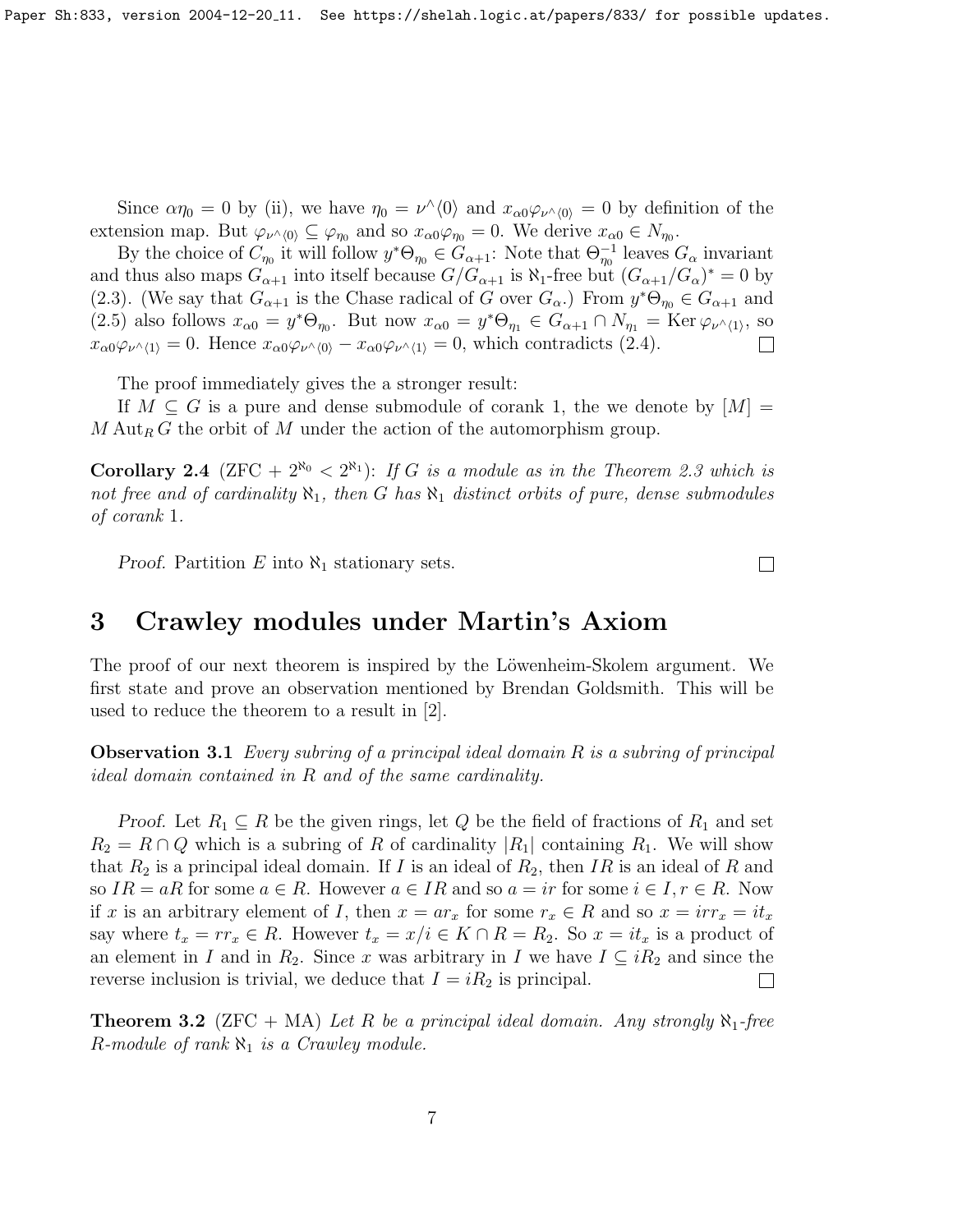*Proof.* Let  $N_1, N_2 \subseteq G$  be two pure and dense submodules of corank 1 of the strongly  $\aleph_1$ -free R-module G of rank  $\aleph_1$ . Moreover let  $\varphi_i: G \longrightarrow Q$  be the canonical epimorphisms with kernel Ker  $\varphi_i = N_i$   $(i = 1, 2)$ . Choose an  $\aleph_1$ -filtration  $G = \bigcup G_\alpha$ α∈ω<sup>1</sup> and let  $N_{i\alpha} = N_i \cap G_\alpha$  be the induced  $\aleph_1$ -filtration on  $N_i$   $(i = 1, 2)$ . We can assume that there are  $z_i \in G_0$  with  $z_i\varphi_i = 1 \in Q$  for  $i = 1, 2$ . Moreover, let each  $G_0, N_{i0}$  have infinite rank (w.l.o.g.). Also choose an R-basis for each  $G_{\alpha}$ ,  $N_{i\alpha}$ , thus

$$
G_{\alpha} = \bigoplus_{n \in \omega} Rx_{\alpha n}^{0}, \ N_{i\alpha} = \bigoplus_{n \in \omega} Rx_{\alpha n}^{i} \text{ for } i = 1, 2.
$$

If  $\alpha < \beta \in \omega_1, n \in \omega$ , then

$$
x_{\alpha n}^{i} = \sum_{m \in \omega} a_{\beta n m}^{i \alpha} x_{\beta m}^{i}
$$
 for some  $a_{\beta n m}^{i \alpha} \in R$ .

Since  $z_i \in G_0$ , also  $z_i = \sum$ m∈ω  $b_m^i x_{0m}^0$  for some  $b_m^i \in R$ . Now we can choose a subring R' of R of cardinality  $\aleph_1$  containing all these coefficients  $a_{\beta nm}^{i\alpha}$ ,  $b_m^i$ .

Let

$$
G'_{\alpha} = \bigoplus_{n \in \omega} R' x_{\alpha n}^0, \ N'_{i\alpha} = \bigoplus_{n \in \omega} R' x_{\alpha n}^i \text{ for } i = 1, 2
$$

be the corresponding free R'-module. We have  $\aleph_1$ -filtrations  $G' = \bigcup G'_\alpha$  and  $N'_i = \bigcup N'_{i\alpha}$ ; this uses that R' is sufficiently saturated! Moreover, passing from G  $\alpha \in \omega_1$ to G' it is easy to see that also G' is a strongly  $\aleph_1$ -free R'-module. Also  $z_i \in G_0'$  and  $\varphi_i' = \varphi_i \upharpoonright G'$  is an R'-homomorphism  $G' \longrightarrow Q$ .

By another back and forth argument, using that  $\varphi_i: G \longrightarrow Q$  are epimorphisms (so enlarging R') we may assume that  $\varphi'_i$  maps G' onto the quotient field  $Q'$  of R'. By Observation [3.1](#page-6-0) we also assume that R' is a principal ideal domain. Thus  $G'/N_i' \cong Q'$ for  $i = 1, 2$ , and we can apply Theorem [1.3\(](#page-1-0)*ii*). The R'-module G' is a Crawley R'module and there is  $\Theta' \in \text{Aut}_{R'} G'$  with  $N'_1 \Theta' = N'_2$ .

Finally we extend  $\Theta'$  (uniquely) to  $\Theta \in \text{Aut}_R G$  such that  $N_1\Theta = N_2$ :

There is a cub  $C \subseteq \omega_1$  such that  $\Theta'_\alpha = \Theta' \upharpoonright G'_\alpha \in \text{Aut}_{R'} G'_\alpha$  for all  $\alpha \in C$ ; moreover  $\Theta' = \bigcup$ α∈C  $\Theta'_{\alpha}$  and  $G' = \bigcup$ α∈C  $G'_{\alpha}$ . These R'-automorphisms  $\Theta'_{\alpha}$  act on the free R'-module  $G'_{\alpha} = \bigoplus$  $n \in \omega$  $R'x_{\alpha n}^0$ ; they extend naturally to R-automorphisms  $\Theta_{\alpha}$  of the free R-module  $G_{\alpha} = \bigoplus$ n∈ω  $Rx_{\alpha n}^0$  by tensoring with R. Clearly  $\Theta = \bigcup_{\alpha \in C}$  $\Theta_{\alpha}$  and  $N_1\Theta = N_2$ .

(This also shows that G is  $\aleph_1$ -presented, i.e. it can be expressed as the quotient of two free R-modules of rank  $\aleph_1$ .)  $\Box$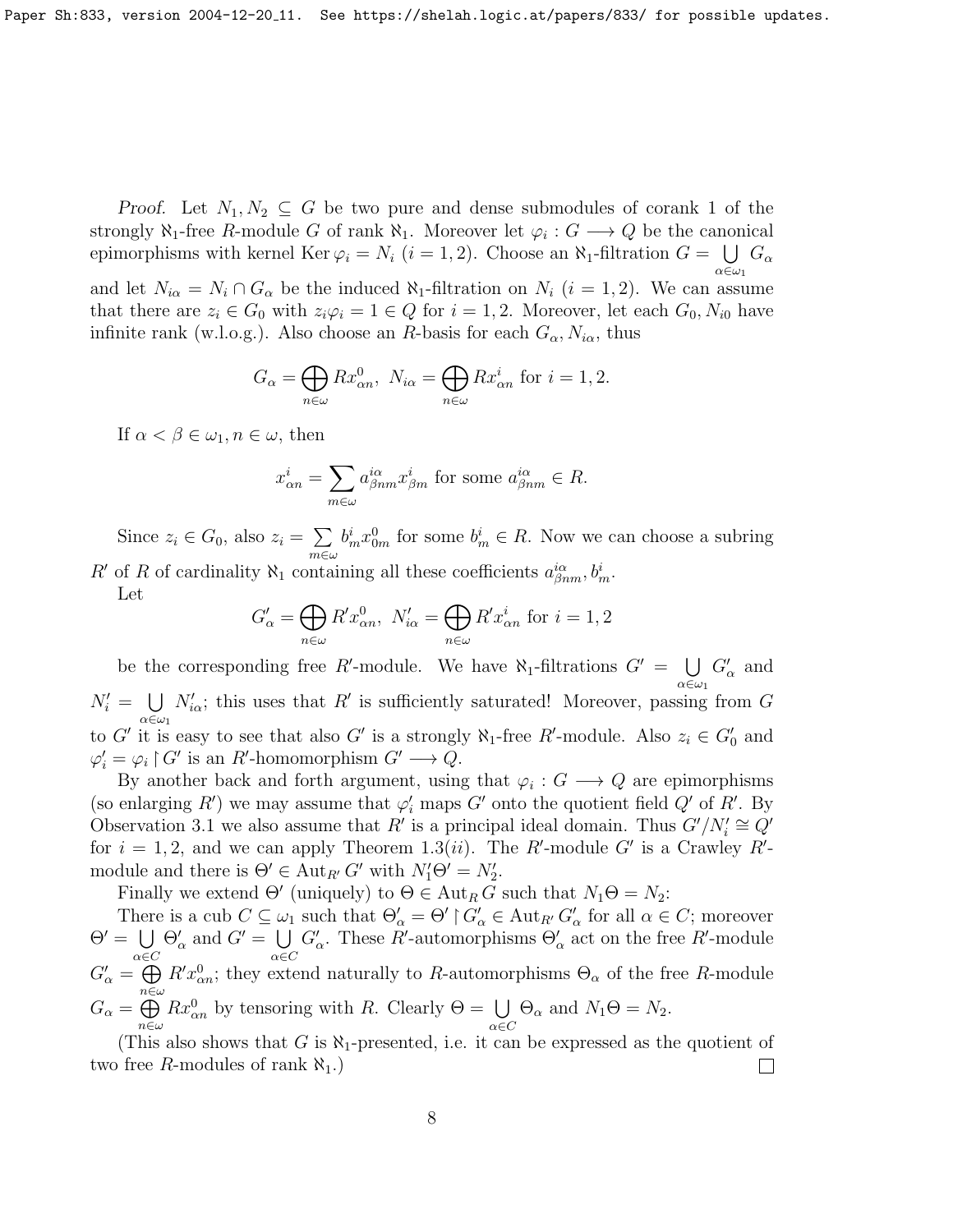If R is a principal ideal domain with quotient field  $Q$  countably generated over  $R$ , then there is a multiplicatively closed subset S of  $R \setminus \{0\}$  such that  $S^{-1}R = Q$ . We may assume that  $1 \in \mathbb{S}$  and choose an enumeration  $\{s_i : i \in \omega\} = \mathbb{S}$  with  $s_0 = 1$ . Moreover  $q_n = \prod_{i \leq n} s_i$ . In particular  $0 = \bigcap Rq_i$ , so R is an S-ring; see [\[7\]](#page-9-8). Examples are the principal ideal domains of p-adic integers  $J_p$  with  $\mathbb{S} = \{p^n : n \in \omega\}$  and counter examples are polynomial rings  $\mathbb{Z}[X]$  over  $\mathbb Z$  in sets X of uncountably many, commuting variables. If R is such an S-ring, then we can construct Griffith's strongly  $\aleph_1$ -free Rmodule of rank  $\aleph_1$ : Let  $F = \bigoplus_{i \in \mathbb{N}} Re_i$  be the free R-module of rank  $\aleph_1$  and  $\widehat{F}$  its S-adic  $i{\in}\omega_1$ completion; note that the S-topology on F is Hausdorff by the above. Let  $E \subseteq \omega_1$  be a stationary subset of limit ordinals and choose for any limit ordinal  $\delta \in \omega_1$  a ladder, i.e. a strictly increasing sequence of successor ordinals  $\delta_n$   $(n \in \omega)$  with limit  $\delta$ . We consider the elements

$$
v_{\delta}^k = \sum_{n \ge k} (q_n q_k^{-1}) e_{\delta_n} \in \widehat{F}
$$

and let

$$
G = \langle F, Rv_{\delta}^k : \delta \in E, k \in \omega \rangle
$$

which is a pure submodule of  $F \cap \prod_{i \in \mathcal{N}}$  $i\in\omega_1$  $Re_i$ . It is easy to check, that G is strongly  $\aleph_1$ free with Γ-invariant  $\Gamma(E) \neq 0$ , hence not free. Thus the next corollary follows from Theorem [3.2.](#page-6-1)

<span id="page-8-2"></span>**Corollary 3.3** (ZFC + MA +  $\aleph_1$  < 2<sup> $\aleph_0$ </sup>) If R is a principal ideal domain with quotient field  $Q \neq R$  countably generated over R, then there are  $\aleph_1$ -free but not free Crawley R-modules of rank  $\aleph_1$ .

Corollary [1.4](#page-1-2) follow immediately from Corollary [3.3](#page-8-2) and Theorem [3.2.](#page-6-1)

### References

- [1] A. L. S. Corner and R. Göbel, *Prescribing endomorphism algebras, a unified treat*ment, Proc. London Math. Soc. 50 (1985), 447–479.
- <span id="page-8-0"></span> $[2]$  A. L. S. Corner, R. Göbel and B. Goldsmith, *The Existence of torsion–free, non*free Crawley Groups is Undecidable, to be submitted (2004).
- <span id="page-8-1"></span>[3] K. J. Devlin, S. Shelah, A weak version of  $\Diamond$  which follows from  $2^{\aleph_0} < 2^{\aleph_1}$ , Israel J. Math. 29 (1978) 239 – 247.